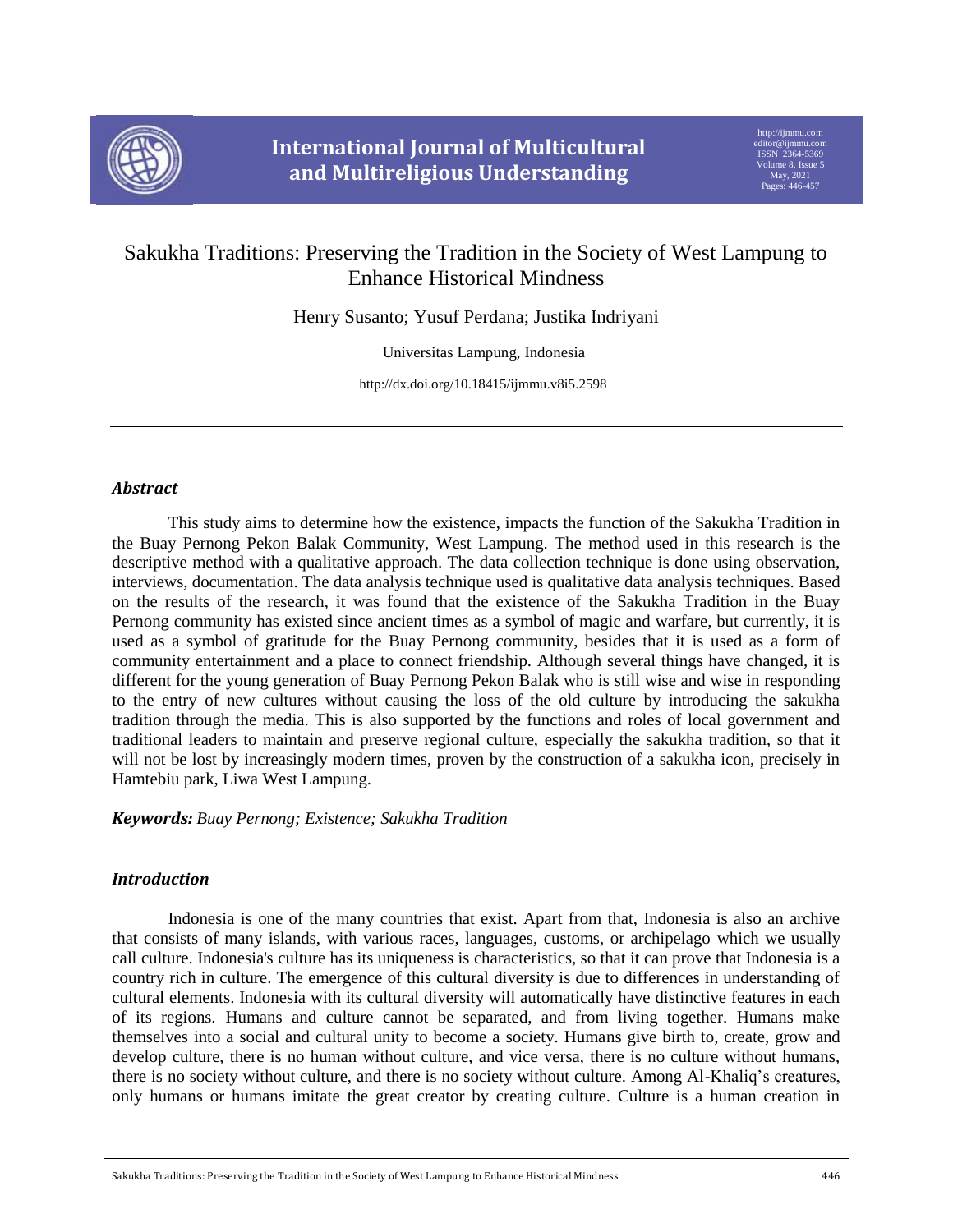society (Kistanto, 2015: 1). According to Robert H.Lowie, culture is everything that an individual obtains from society (culture is everything that an individual obtains from society), including beliefs, customs, art norms, eating habits, not through himself. Inherited from the past, which is obtained through both formal and informal education (Maran, 2000: 26). Meanwhile, in line with Robert's opinion, according to Koentjaraningrat, Culture is a complete system of human thought, action, and work in the context of community life which belongs to humans through learning (Koentjaraningrat, 2002: 180). Culture plays a very important role for humans and society because everyone in society will find good and bad habits for themselves, various forces that society and its members have to face, such as natural forces and other forces in society itself, and not always good for him. A person's personality is formed in response to environmental stimuli. Among the many tribes in Indonesia, one of them is the Lampung tribe. The Lampung tribe is located at the southern tip of the western side of Sumatra.

According to Ali Imron (2005: 1), the Lampung tribe consists of 2 indigenous people, namely Lampung Pepadun and Lampung Saibatin, which will explain that the Lampung people have lived in this fertile area for hundreds of years. The people of Lampung include two indigenous peoples who are commonly known as the people of Lampung, namely Jurai Pepadun and Jurai Saibatin. The Lampung Jurai Pepadun tribe usually lives on the banks of rivers that flow into the Java Sea, while the Lampung Jurai Saibatin tribe lives on the coast and on the banks of rivers that flow into the Indonesian sea. The Saibatin people use dialeg A to speak words, while the Pepadun people use dialeg O to communicate, but not all Pepadun people use O to speak words. West Lampung is one of the areas where the people of Lampung (especially Jurai saibatin or known as Sekala Bekhak). Sekala Bekhak is a testimony fellowships consistingof four paksi. The four paksi are as follows:

- 1.The Pernong Paksi baseding Hanibung Pekon Balak, Batu brak district
- 2.Paksi Bejalan Diway which is located at the top the Dalom Pekon Kembahang District of Batu Brak.
- 3.Paksi Nyerupa domicile in Tapak Siring, Sukau District
- 4.Paksi Buai Belunguh which domiciled in Kenali District of Belalau.

Sekala Bekhak means a noble residence, it can be said that the descendants of the aristocrats were born and lived. At first, the Sekala Bekhak kingdom was inhabited by the Tumi tribe who were animists. They worship a tree called Belasa Kepappang because the Tumi tribe does not want to change their beliefs. War or fierce fighting broke out. Finally defeated by the Tumi tribe, and as a sign and proof of the defeat of Sekala Bekhak then cut off Buay Tumi's offering, namely "Belasa Kepappang" and used it as the residence of the king and became the common property of the four nobles. After the Tumi time was successfully conquered by the four nobles, they agreed to divide their respective regions in Sekala Bekhak and have absolute power in their respective territories but to unite and unite they also formed an alliance called Paksi Pak, which is a kingdom. First time at Sekala Bekhak (Safari Daud, et al. 2012: 44).

Of the four paksi, one of them is Buay Pernong which is in Pekon Balak, west Lampung Regency, which until now there are still descendants and their legacy in the form of physical and nophysical relics such as culture, where the people of Pekon Balak continue to uphold the culture inherited from their ancestors in ancient times and is still preserved in the daily life of its people. Therefore, the researcher will discuss one of the cultures of the Lampung Saibatin community in Pekon Balak, Batu Brak District, West Lampung Regency, namely the Sakukha Tradition. According to Murdiati, who was quoted by Basri et al with the title of history Sekala Bekhak stated that 'Sakukha is widely known among the people of Lampung, and has even recorded sakukha and included it in a book entitled "The Tourism Calendar of the Republic of Indonesia". In the book, sakukha is said to be a form of performance with a long history and legacy of the Liwa people's ancestors that must be preserved and developed according to community needs (Murdiati, 2018:42).

In the modern era of the people of Lampung, especially in urban areas, sakura is pronounced as sakukha. Sakukha comes from the word "Sakukha" which means concealing the face or covering the face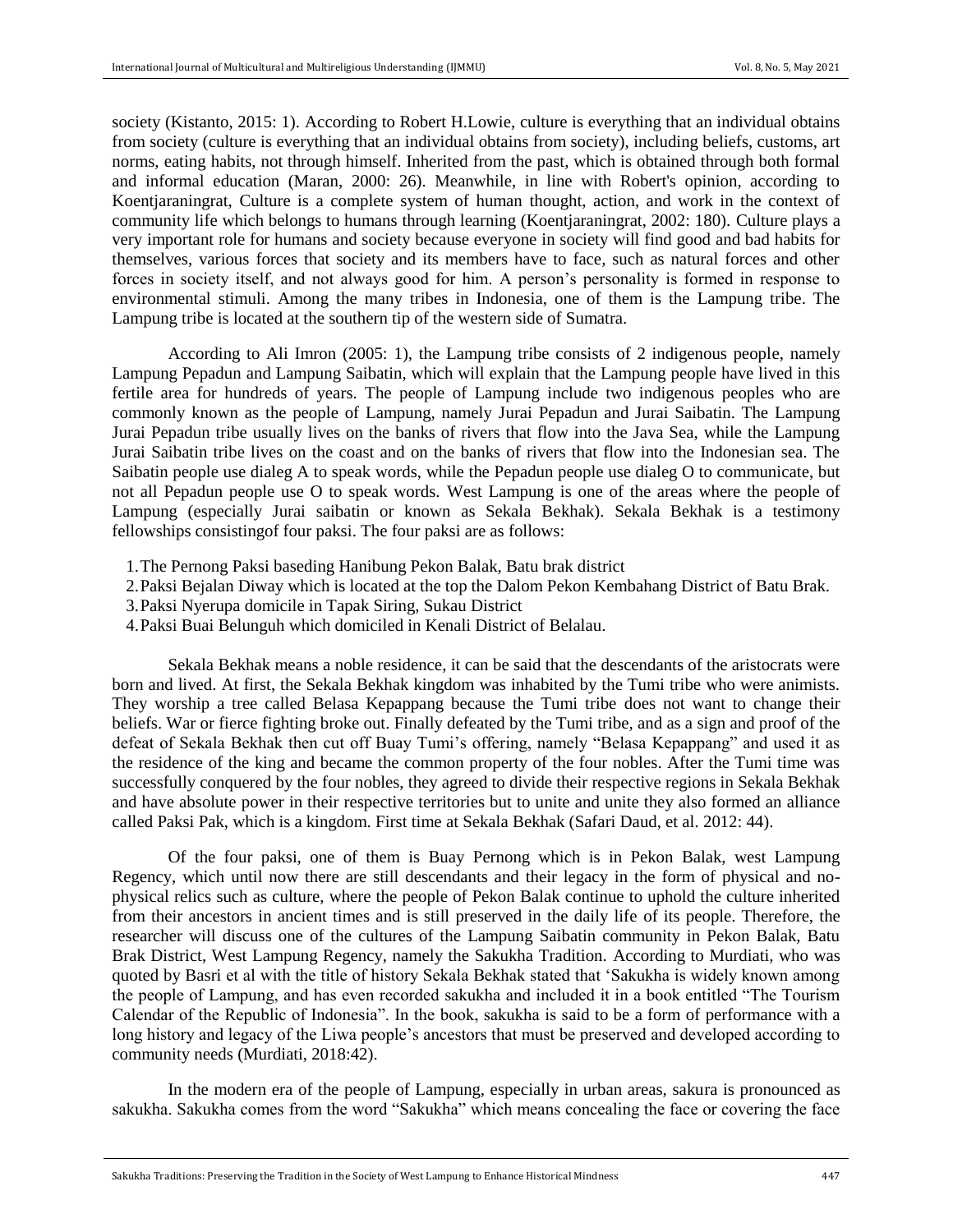because it generally follows the development of Indonesian grammar so that local Lampung people and immigrants can easily pronounce or pronounce it. The Saibatin people of West Lampung have difficulty pronouncing the letter "R", so there is no "R" in Lampung is stated to be the same as "KH". As a result of the influence of modernization and globalization, there are many positive and negative impacts. We recognize the positive impact of modernization and globalization, namely increasingly advanced technology, advances in transportation methods, and broader science. But the downside is that due to the influence of modernization and globalization, a lot of westers culture has also entered our country. Because of this cultural influence, many young people prefer western culture over traditional culture, this is because of the way of thinking of those who think western culture is more modern and popular, thus reducing their awareness of preserving traditional culture.

However, this is not the case with the Sakukha buay person tradition in the Pekon Balak community, West Lampung Regency, which persists today even though many new and foreign cultures have entered and influenced the people. Both the local government, the young generation, and the Pekon Balak community remain wise in responding to the various cultures that enter and continue to maintain and preserve the sakukha tradition which is typical art of West Lampung and continues to be carried out every year without reducing the meaning of its implementation. In the Buay Pernong Kingdom book, it is stated that the traditions carried out by Buay Pernong consist of several kinds of traditions, namely Bedu'a Malam Jemahat, which is thanksgiving after harvesting crops such as rice and coffee. The night of Pitu Likukh is to light the country by burning coconut shells on the 27th night of Ramadan to welcome the night of lailatul Content Bedua Buka which is a celebration after carrying out the fasting of Ramadan, and the Sakukha Tradition is one of the traditions carried out by Buay Pernong every year, namely in the form of a masquerade party that ends with climbing the pinang by "sakukha kamak" which is held in most parts of the kingdom from 1 Shawwal to 6 Shawwal (Mustaan Basran et al, 2018: 38). Meanwhile, based on the information from the Lampung Post, the Head of Secretariat of the Dalom Buay Pernong building said that the implementation of the sakukha tradition is part of the community's commitment to continue to maintain and preserve the culture that is the heritage of the ancestors. Based on the above background, the author is interested in studying in an article with the title: "Tracing the Existence of the Sakukha Tradition in the West Lampung Society".

#### *Research Method*

The method used in this research is a descriptive method using a qualitative approach. this research was conducted in Pekon Balak, Batu Brak District, West Lampung Regency with the majority of the original indigenous population of Pekon Balak. The people there also have full obligations in maintaining and maintaining the value of the sakukha traditions which is the Lampung culture which is the identity of Wet Lampung itself. The technique of collecting data is done using observation, interviews, and documentation. Researchers carried out observations at Pekon Balak, Pekon Canggu, and the West Lampung Regency Tourism office of West Lampung Regencyand people who know about the sakukha tradition, while the documentation conducted by researchers at the Lampung Museum and West Lampung. The data analysis technique used is qualitative data analysis techniques.

## *Results and Discussion*

Sakukha in Lampung culture means a mask or face covering or changing the appearance that describes the various forms of nature on this earth. The sakukha tradition that exists in the people of West Lampung illustrates the atmosphere of joy and freedom of creation and expression in group togetherness. The Sakukha party is by definition a celebration and an expression of the joy of the community together by masking (covering their faces) and changing their appearance in such a way as a gathering place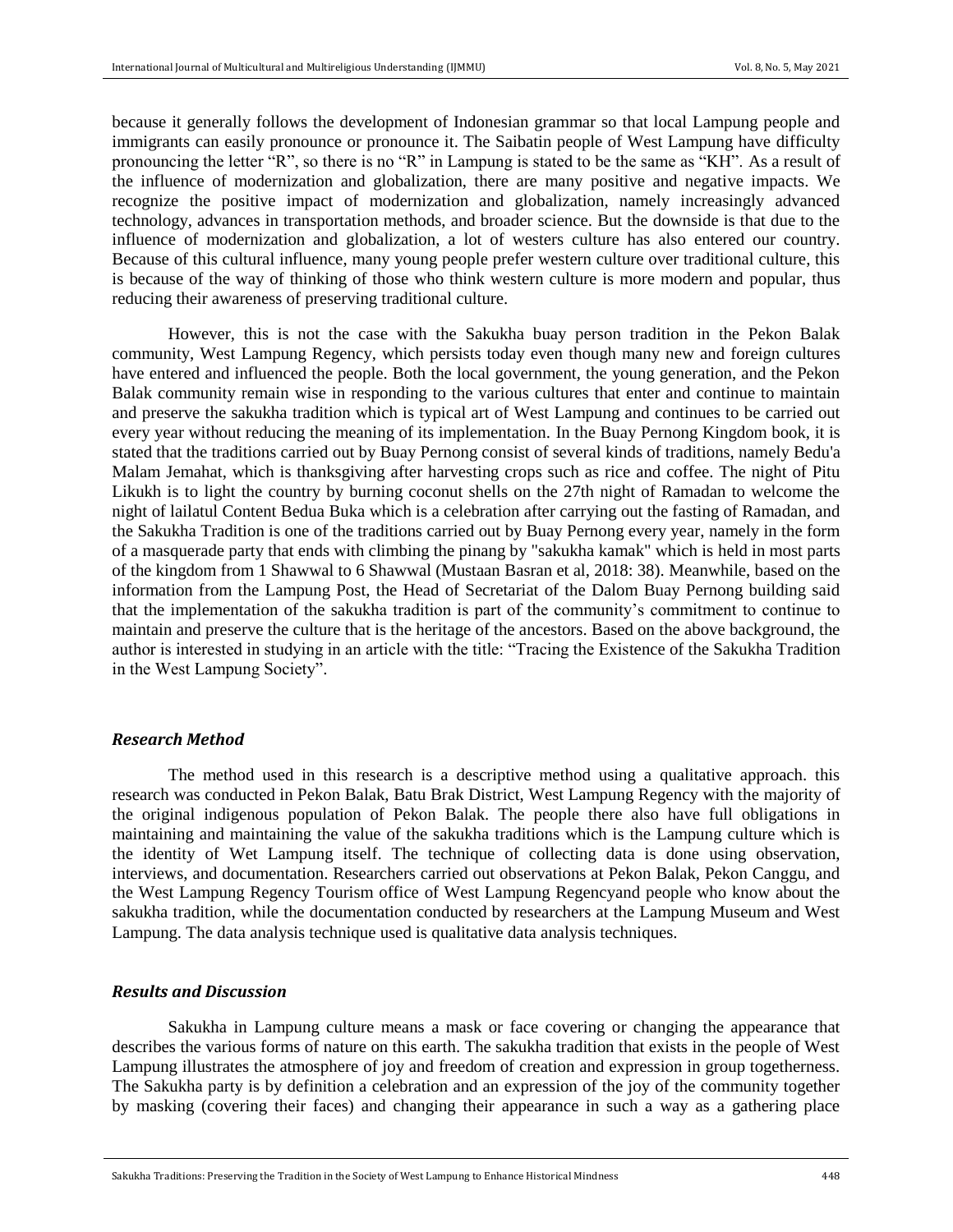(Fauzan, 2016:224). Sakukha can be interpreted as a traditional game that uses various sakukha characters. Based on the results of observations made at Pekon Balak, West Lampung Regency regarding sakukha. Researchers found various kinds of new things that were found in the implementation of the sakukha, as it is well known that sakukha is typical of West Lampung. The majority of Pekon Balak people are Muslim, this has an impact on the traditional art of sakukha which aims to unite the people of West Lampung so they can gather and apologize to each other during Eid.

Uniquely, Sakukha is only owned by the Lampung Saibatin people. The mention of sakukha is determined by 3 elements, namely the face covering of any material, the completeness of the clothes worn as a body covering, and the style of movement or behavior of a sakukha player. There are no specific customary rules that bind the sakukha, all participants are free to express themselves. The implementation of the sakukha is not limited to the number of participants, all citizens have the right to join and join the event. Likewise, with the cloth used by the sakukha, now the use of cloth as a costume is freer, all types of cloth can be worn in the event. There are two types of sakukha in general, namely sakukha kamak and sakukha betik, the naming of the sakukha is based on the appearance presented by the participants themselves. The two types of sakukha also have various characteristics so that the names are adjusted according to the attributes used and the behavior of the participants, which will be described as follows:

a. Sakukha Kamak

Sakukha kamak is the oldest type of sakukha in West Lampung and even in Lampung province. Sakukha kamak in the past was used as a worship ceremony for the spirits of the ancestors who tended to have ugly faces and dressed in clothes made of leaves or makeshift. Sakukha means face covering and kamak can mean ugly, dirty, or old. The present characteristics of the sakukha kamak can be seen from the shape of the face and its ugly, dirty, disheveled, even muddy dress. The role of being a sakukha kamak is a character of pride and favor by the wearer. This role gives the user more freedom to groom himself and is free to perform movement styles. Getting the title sakukha kamak is inherent in a sakukha kamak player because he has received recognition from "someone mighty" from the public or the audience.

b. Sakukha Helau

Sakukha helau is a sakukha that tends to show good character with the use of neat and clean costumes and is accompanied by a well-played role. Sakukha helau can be seen from the clothing in the form of a long batik cloth arranged dangling and the head and face cover made of batik cloth as well. The Sakukha Helau in it is divided into several groups including: Sakukha Pudak Upi, Sakukha Kebayan, Sakukha Tuha and Sakukha Ngandung. This significant difference trend indicates the existence of positive and negative characters in the aesthetic sense.

According to an interview with the opinion of Mr. Hariansyah as the head of the Pekon Balak community youth organization who said:

"The various forms of sakukha include: sakukha kamak, sakukha helau, and sakukha bukhak. Sakukha kamak and sakukha bekhak generally have different meanings, sakukha kamak is defined as the mask worn while sakukha bekhak is defined as the behavior that is owned so it can be concluded that the difference between the two is seen in terms of behavior and the costumes worn. The costumes or clothes that are worn on the sakukha betik consist of 12 long batik cloths that are worn to cover the body from head to toe so that they are not recognized during the sakukha tradition, in the sense that they are used to cover the identity of the pesakukha when traditional events are held " chairman of the youth organization on June 25, 2020).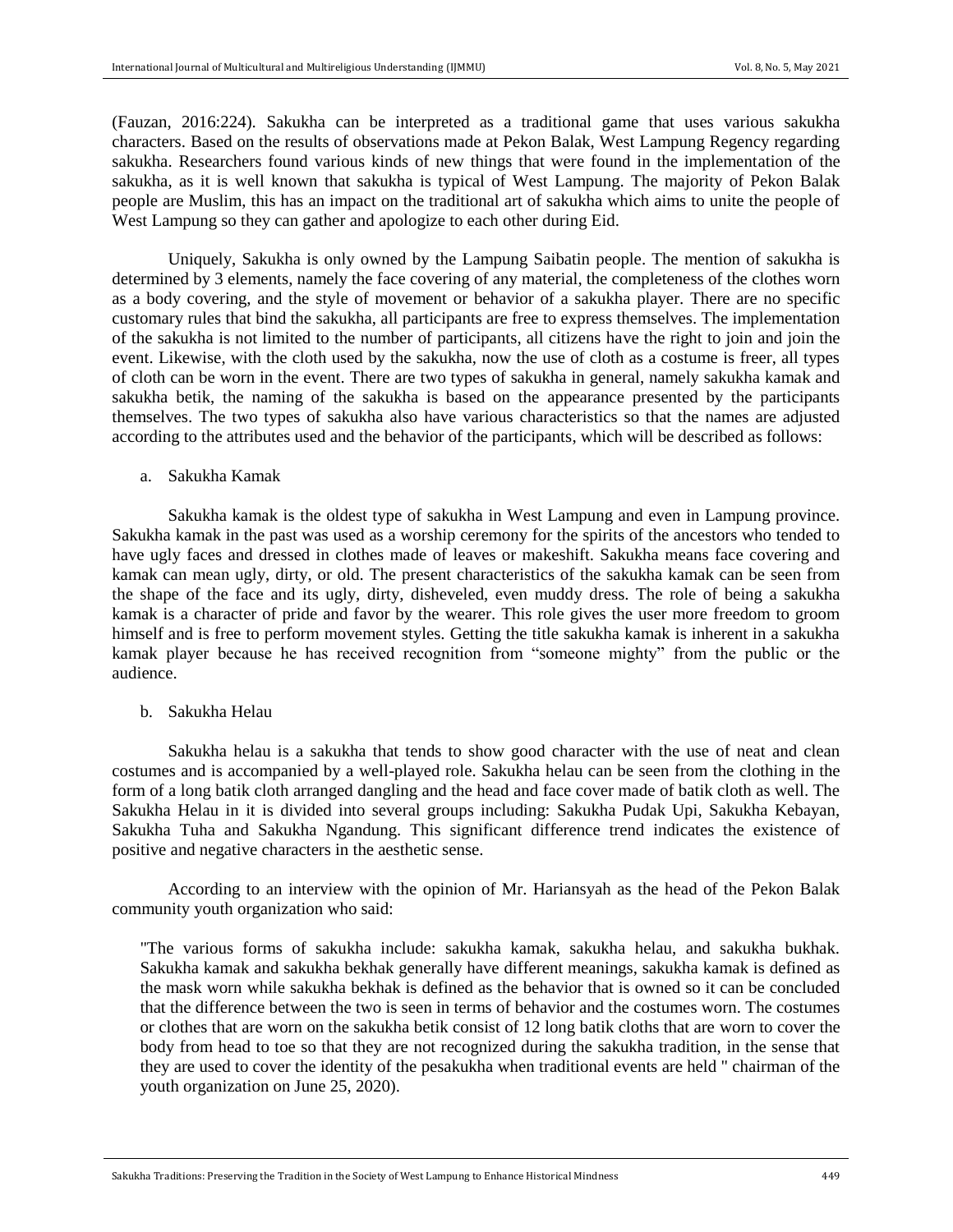Agree with Mr. Anton Cabara as the customary head and Edi Jaya Saputra as the representative of the tourism office in his interview said:

"Sakukha is divided into 2 types, namely: sakukha kamak and sakukha betik. Sakukha kamak can be seen from the clothes that are hit, namely with wooden masks and the like by carrying various kinds of garbage that are worn in the festivities of the sakukha tradition. While sakukha betik, namely sakura wearing neat clothes using long cloth, the long cloth was counted in the past how many girls were in the customary community "(Interview with Anton Cabara: traditional chief, Edi Jaya Saputra: representative of West Lampung tourism office on the 18th. November 2020).

Based on the definition of the types of sakukha above, the naming of the types of sakukha is not only dependent and not determined by the use of the sakukhaa expression form from its appearance. However, the names of sakukha kamak and sakukha helau are strongly influenced by the completeness of the dress, dance style, and behavior of the sakukha player. In appearance, the sakukha is made in various styles and different styles according to the development of knowledge possessed by the practitioner.

## **a. The Existence of the Sakukha Tradition in the West Lampung Society**

Existence in the great dictionary of Indonesian spelling perfected means existence, existence. In the Indonesian Wikipedia, the free encyclopedia explains that existence comes from the Latin existence which means appearing, existing, arising, having actual existence (Rambalagi, et al:2018). The Sakukha tradition is a routine culture held by the Buay Pernong community of West Lampung Regency, especially Pekon Balak since ancient times until now. The excitement of the sakukha event is complemented by various artistic (hadra, nyambai, and Pencak silat). The peak of the sakukha event was enlivened by a tree climbing competition held by pe-sakukha, especially the sakukha kamak.

A person can be called a pesakukha when part or all of his face is covered without the slightest recognition. A face covering can be a mask made of wood, glasses, long cloth, or just a make-up on the face until it is no longer recognizable as a pesakukha. To add to the excitement of the event, sakukha can be combined with various clothes with festive or striking colors so that it becomes the center of attention of the immigrant community from Pekon or other villages as well as their relatives. Like the costumes or clothes worn by the disorganized Sakukha Kamak (Dirty Sakukha), the Sakukha Kamak use wooden face covers, leaves, sarongs, women's skirts, and even tree roots to cover their bodies, the roots of these trees. wrapped around the body of the sakukha kamak from top to foot, the mask used to cover the face of the sakukha kamak is a carving of wood or an old coconut shell which is carved and fibers for hair, beard, or mustache originating from the palm tree as a complement to character building in the sakukha. . The use of all forms of clothing depends on the taste of the wearer. Meanwhile, the sakukha helau emphasized the slightly regular dress.

Figure 1. Sakukha kamak (dirty) in a mask made of carved wood, tree roots, and leaves wrapped around



(Source: Documentation of Endang Guntoro, 2019)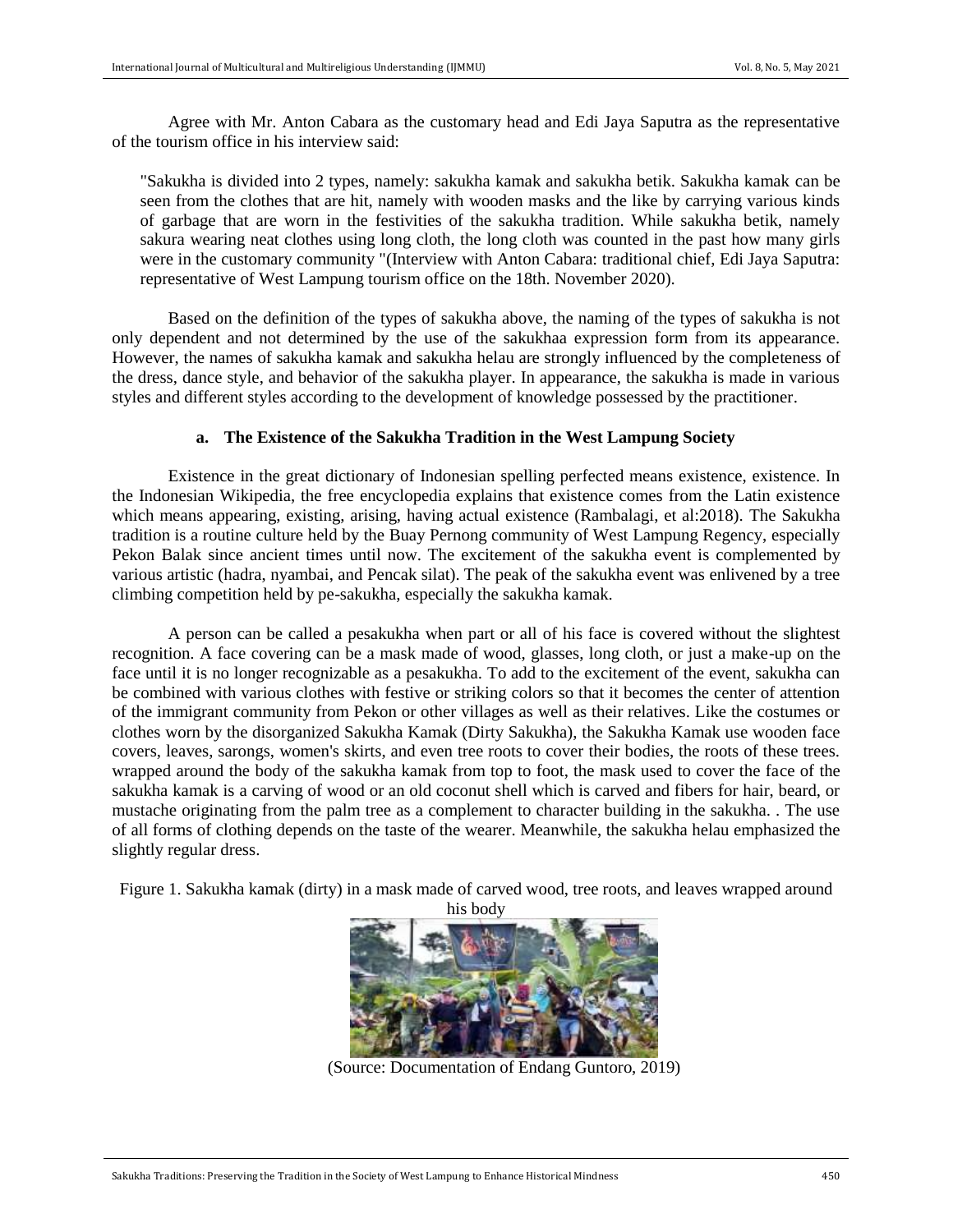Figure 2. Sakukha Betik (helau) by combining various colored custums from the striking miwang shawl.



(Source: Documentation of Endang Guntoro, 2019)

In the performance of the sakukha event, various groups are actively involved and mingle to form togetherness regardless of social status. Staying in touch from house to house has become the uniqueness of this event. Each participant can bring a variety of foods obtained from the hospitality around from house to house. The food is then eating together with other participants in a warm atmosphere after winning the battle against lust during the full month of Ramadhan. A sakukha tradition is a place for friendship and for establishing intimacy between neighbors and between peons or villages. In this culture, all levels of the local community are directly involved in the Sakukha tradition as a sense of brotherhood and kinship or kinship that supports the tradition of the party. Based on the explanation above, it can be concluded that the sakukha tradition in the Buay Pernong community has existed since ancient times, although several things have changed or shifted by adjusting to the globalization and social-economic conditions of the Lampung Saibatin tribe. However, along with the development of the times, the sakukha tradition changed the form of its implementation, but without reducing the meaning of the Sakukha tradition. Although there are many new cultures and foreign cultures that have entered the region, and not a few have influenced the mindset of the community and the younger generation as a cultural activator. In this case, the people and the young generation in Pekon Balak are still wise and wise in responding to the entry of foreign cultures that enter, so that it does not result in the liss of culture that has been passed down from their ancestors due to culture from outside, this is also supported by the role of local governments that participate in maintaining sustainability. Regional culture, namely the Sakukha Tradition.

## **b. The Impact of the Implementation of the Sakukha Tradition on the Community of West Lampung**

### **Positive Impact of the Sakukha Tradition**

For the people of Pekon Balak, the sakukha tradition is used as entertainment and a gathering place to welcome and celebrate Eid al-Fitr. Since the entry of Islamic teachings, a sakura party was held to coincide with Eid al-Fitr with the aim that people who are outside the village or in other areas can regroup, so as not to cause the loss of relatives, kinship or communication, because the people of Pekon Balak have concerns about losing their siblings. Until now it has been very good at maintaining the kinship system. The presence of this sakukha party is very helpful for people who have relatives far outside of west Lampung to regroup, for that, the sakukha performance is still held and has become a tradition that has been passed down from generation to generation. Sakukha develops and innovates both in terms and clothing, movement, and the place of performance so that the different shapes or colors of the appearance of the sakukha art from year to year become more attractive. Sakukha also has an important role for young people, especially the people of Pekon Balak, apart from being a place for ngejalang (gathering), it is also a place for youths from various villages together to witness and participate in celebrating the ancestral heritage of the people of West Lampung. Apart from being a means of entertainment, sakukha is also a source of knowledge about the original culture of their ancestors that has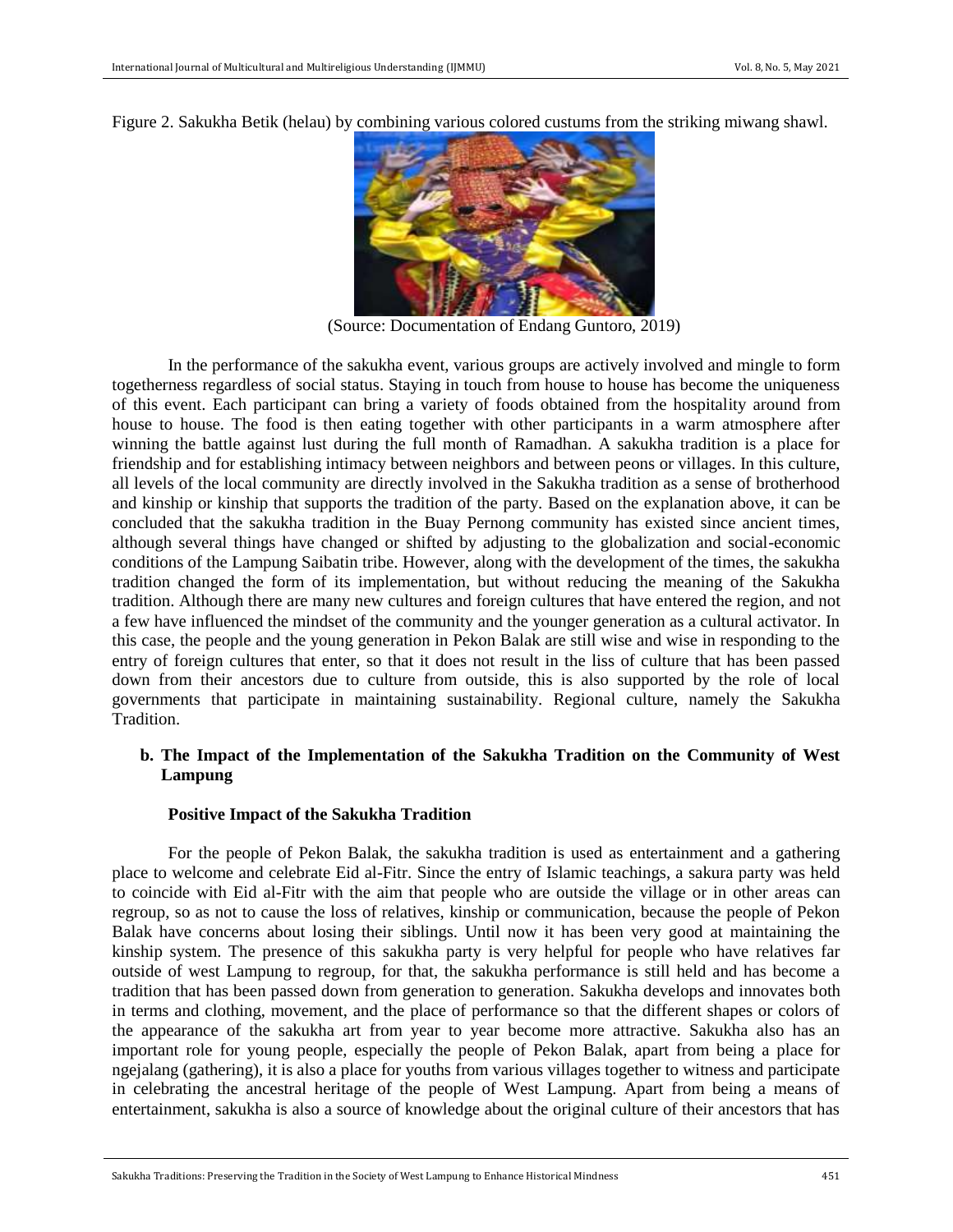existed since ancient times and still exists today (Result of an interview with Hariansyah: Chairman of the youth organization on June 25, 2020).

Based on the research that has been done at Pekon Balak, the celebration of the Sakukha Party is also a place to increase knowledge and experience learning about the indigenous culture of West Lampung. The economy that was created by the existence of this event when the implementation of the sakukha event, merchants flocked to trade to enliven the sakukha event, besides on the other hand the factor of traders gathering was to gain the buyer's profit. However, with this, the traders will be economically benefited by the buyers. the people of Pekon Balak village, Batu Brak sub-district also benefited from the fact that they no longer needed to go to the market to carry out buying and selling activities, instead, they were visited by arriving traders.

### **Negative Impact of the Sakura Tradition**

The Sakukha party hurts the Pekon Balak community where the community continues to carry out one of the player traditions together which is led by the tradition leader, the sakukha party itself sometimes creates jealousy among Pekon residents. They think that the Sakukha party celebration in their village is the most crowded so that the Sakukha party celebration becomes a competition to introduce the best of their village. Sakukha performances also often occur in a commotion between residents and the Sakukha players themselves, besides that there is a traffic jam because the celebration of the sakukha party is not held in a large area or field but is held on the edge of the pekon where the main road access is. The celebration of sakukha also causes a lot of garbage scattered about as a result of the sakukha kamak players who often use leaves for parades in the village using logs belonging to other people who are not taken from their own, which sometimes causes a commotion. Today's sakukha celebrations have violated many traditional norms in the community, the sakukha celebration itself is held from morning to evening according to the schedule of the events each year.

## **c. The Role of the West Lampung Community in Preserving the Sakukha Tradition**

The definition of the role according to Soekanto shows more about function, adjustment as a process, as it is precise that someone occupies a position or place in society and plays a role. Poerwadarminta, (1995) the role comes from the word role, namely a play-actor, then something that becomes part of or holds the main leadership. The role is a dynamic aspect of states, if a person exercises rights and obligations according to position, he has played a role (Christeward Alus, 2014: 5). The sakukha tradition is a tradition of the Lampung Saibatin community, before the entry of Islam the sakukha tradition functioned for ritual events: worship, rejecting reinforcements, respect for ancestors, and self or group identity. But after the entry of Islam, there was a shift to performing art as a manifestation of gratitude for the people of West Lampung.

After the war, the Sakura mask changed as a medium for hospitality. As an Islamic-style kingdom that won from preaching using war, all forms of customs and culture that were contrary to Islam were eliminated, all rituals that were shirk in nature were burned (Ahmad Susantri, 2019: 164). According to I Wayan Mustika, the function of the traditional sakura performance art was originally a means of worship for the thanksgiving of the harvest and the safety of the village. However, the art of sakura already has several functions such as socialization, art as social solidarity, art as entertainment, and art as an aesthetic presentation (I Wayan Mustika, 2011: 26-30). Based on the times in the West Lampung area, most of the people adhere to the religion of Islam, but the belief in objects that are considered sacred, some people still have great respect by praying together leading to the Pesagi mountain that towers high in West Lampung. The Sakukha tradition is a cultural heritage that is always held and carried out from year to year in every person or village, although in its implementation from the past until now it has changed both in terms of development and the beliefs of the Lampung tribe which were originally used as a ritual arena, the meaning of silahturahmi and the forgiveness contained in the Sakukha tradition is still very much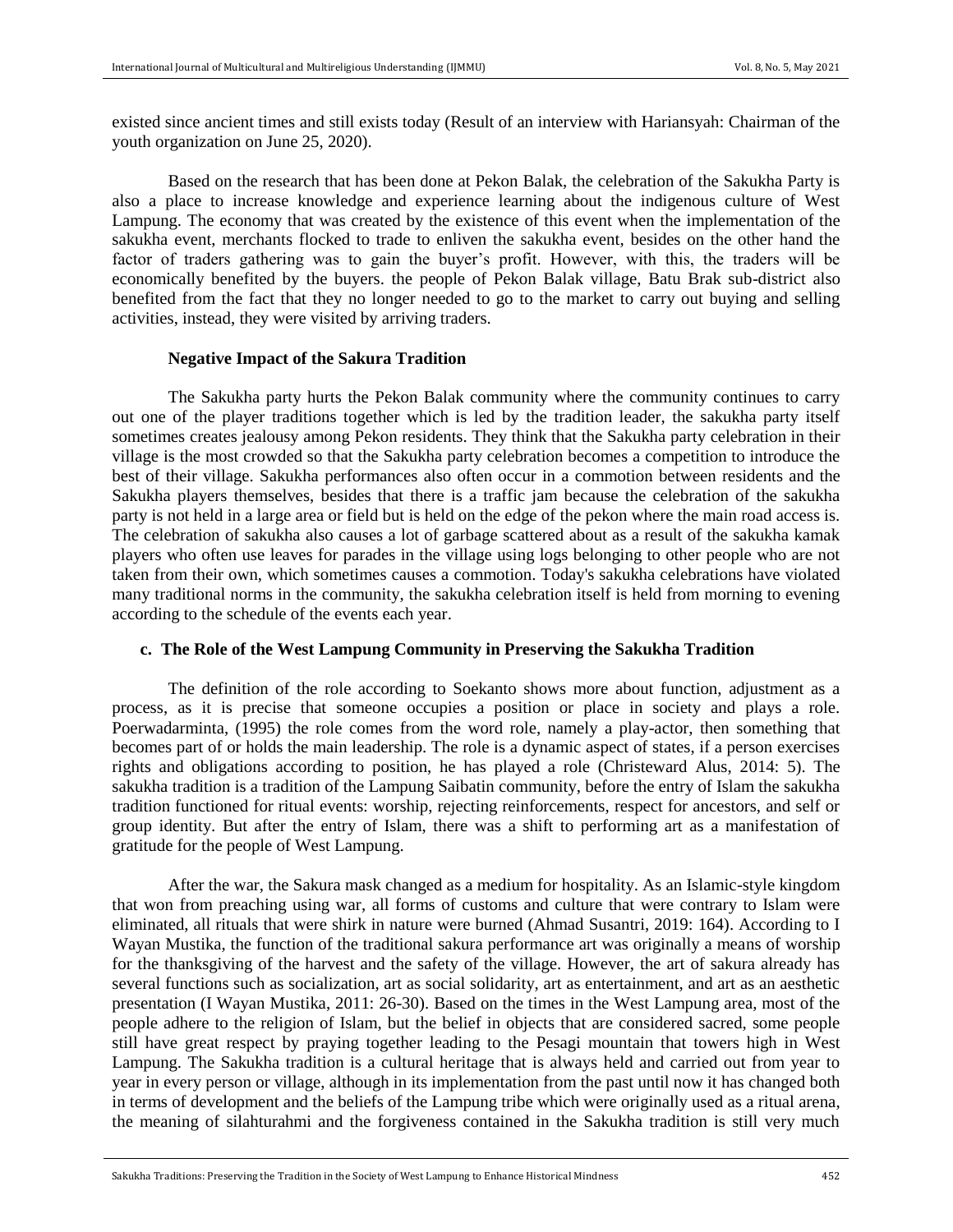preserved. Given that Sakukha is an identical culture from West Lampung, especially the Pekon Balak Buay person.

According to Wayan Mustika in the journal Bimas Islam said that this sakura dance party was originally a ritual art, namely a ritual to celebrate Eid al-Fitr for mutual forgiveness and friendship (Agus Iswanto, 2015: 334). The tradition of sakukha buay pernong serves as a form of gratitude for having passed the fasting month of Ramadan by presenting the sakukha tradition as an annual performance event which is a routine activity to strengthen ties between distant and close relatives, rural and outside communities without distinction of status. social in improving and maintaining Lampung culture and the sakukha tradition function as a form of public expression as a means of entertainment today with an Islamic foundation.

## **1. The Role of Local Government in Preserving the Sakukha Tradition**

The functions and roles of local governments in preserving and maintaining the sakukha tradition are very important, given that local governments are the main supporters in advancing and developing the physical, social and cultural potential of their regions. The following is a statement regarding the Sakukha Tradition by the West Lampung Tourism Office:

"The Sakukha traditional culture is a cultural heritage that is always held and carried out from year to year in every pekon or village, although in its implementation from the past until now it has experienced changes in both the socio-economic aspects of the Lampung ethnic community, but the meaning of friendship and kinship is contained in the Sakukha tradition. still very awake. Given that Sakukha is an identical culture from West Lampung, especially the Pekon Balak Buay pernong. So as a party from the local government, through various cultural events both from inside and outside Lampung introduced the Sakukha Tradition which is usually in every major event in West Lampung the Sakukha Party is often called the Thousand Faces Mask Party. The government's concern in developing and preserving the culture of sakukha is inseparable from the extraordinary participation and love of the supporting communities. This can be seen clearly from the holding of the muri record and world record from UNESCO in 2016 with thousands of participants, sakukha is intangible world heritage because, for the sakukha mask, the type of cloth betik is the only one in the world owned by the people of Lampung who are Saibatin in particular (Result of an interview with Mr. Edi Jaya Saputra on 22 November 2020).

The above statement agrees with the opinion of Mr. Anton Cabara in his interview which stated that:

"The function and role of the government in preserving and maintaining the sakukha tradition in the people of West Lampung, especially Buay Pernong Pekon Balak, always pay special attention, seeing that the sakukha tradition is used as a gathering and entertainment for the people, so as a supreme culture, the government has registered the Sakukha Tradition as an intangible inheritance for West Lampung regency "(Result of interview with Anton Cabara, as the head of a Canggu adat on 18 November 2020).

Based on the above statement, it is evident that the Sakukha tradition is a routine activity carried out at Buay Pernong Pekon Balak, both in Pekon and Village, to strengthen ties, so that people still have a caring attitude towards the surrounding environment, both physically and socio-cultural. The West Lampung Regency Government has made the Sakukha Tradition the identity of the West Lampung Regency through a statue, which is depicted below.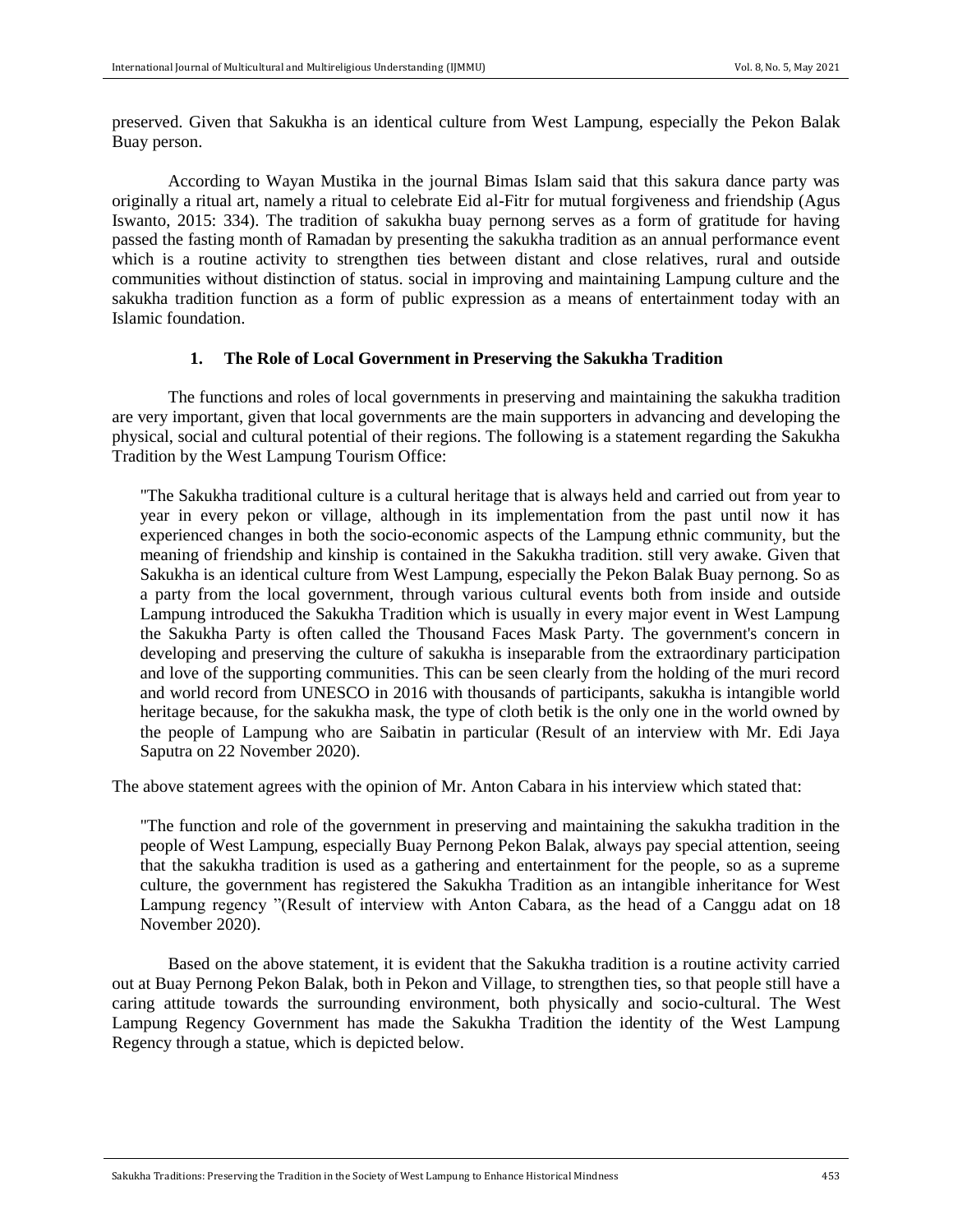

(Source: Personal Documentation, 2020)

Not only local governments have a major role, but sakukha actors and traditional leaders also play a very important role in preserving and maintaining Sakukha culture, this is also reinforced by a statement put forward by Rahman Puspanegara in the collection book of the West Lampung Culture and Tourism Office which states that:

"*Sakukha khadu wat jak zaman tumbai, sikam selaku genekhasi masyakhakat penekhus tinggal nekhusko gaoh, api si diwakhisko jak tatuha atau tamong kajjong sikam. Khanno munih kik juk adatistiadat si watt anno ngekhupako sebuah wakhisan secakha tukhun-temukhun*" (West Lampung Culture and Tourism Office, 2013: 14).

Meaning:

"Sakura has been around since prehistoric times. We, as the next generation of society, just have to carry on what was passed on by our ancestors or ancestors. Likewise, the customs that exist today are a hereditary inheritance".

Based on the above statement it can be concluded that in the current era there have been a lot of regional cultures that have begun to be abandoned and may be extinct by the community because they think that this culture is no longer suitable to be preserved with today's life which has been influenced by the acculturation of outside cultures, but it is different. This is the case with the sakukha tradition in the Buay Pernong Pekon Balak community which still survives and exists in this modern era, although in its implementation from the past until now it has changed, the meaning of silahturahmi and community intimacy contained in the sakukha tradition is still very well preserved and the government's concern in developing culture sakukha is inseparable from the extraordinary participation and love from the supporting community.

It can be proven by the fact that the Sakukha Tradition is still being carried out every year. This is evidenced by one of the contributions of the local government in extending the sakukha tradition, namely the making of a sakukha statue in the Hamtebiu Liwa park of West Lampung as evidence of one of the most important events that still exist today and the people of West Lampung always look forward to. The cultures that still exist today in each region cannot be separated from the functions and roles of those who are very influential and have extensive knowledge of the Lampung culture in it, as well as the sakukha tradition that researchers are currently researching. This was stated by the Head of the West Lampung Regency Culture Office:

"Some forms of support and the role of the government in maintaining the existence of the sakukha tradition, namely by celebrating of August 17 with the theme" Masks of a Thousand Faces "in the field of the West Lampung Regency government, whose participants come from each pekon or district. Government support is also very full in organizing sakukha, which can be seen from the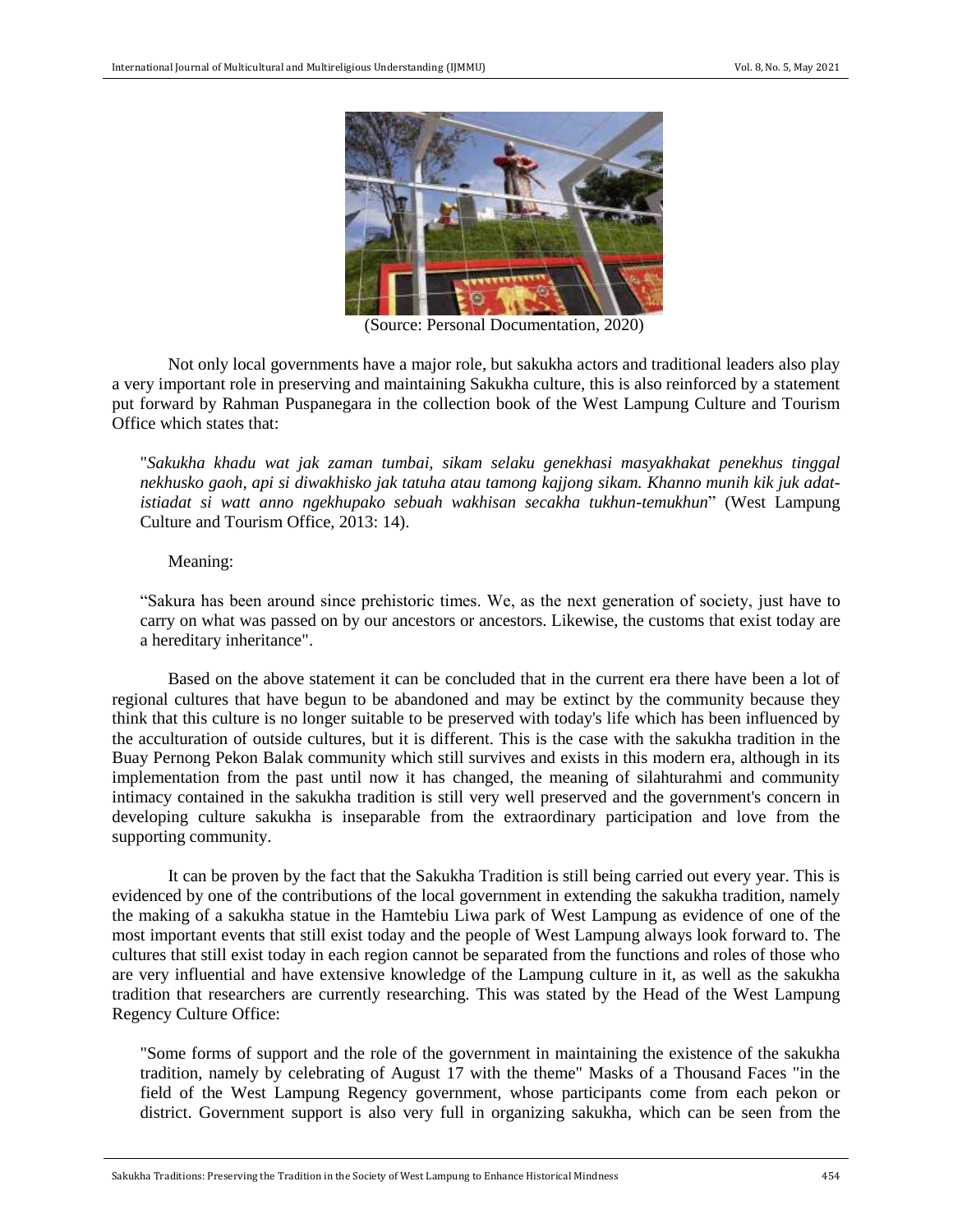provision of aid funds so that the event is carried out properly. However, it must be acknowledged that the existence of the sakukha tradition has experienced ups and downs in its development. Sakukha performances appear once a year during the month of Shawwal as a gathering place (ngejalang). The rest of the sakura are displayed in an uncertain time, depending on requests or certain events that come from the West Lampung Regency government and the community" (Result of an interview with Mr. Edi Jaya Saputra, on 22 November 2020).

Apart from that, the local government also collaborates with various parties such as photographers so that the Tourism Office can promote the sakukha tradition by making brochures at a time when the tradition will be carried out to foreign tourists.

## **2. The Role of Traditional Figures in Preserving the Sakukha Tradition**

Traditional figures are role models in society who have an important role in preserving and maintaining regional culture, as well as the sakukha tradition. Based on research conducted by researchers with one of the traditional leaders of Buay Pernong, he said that:

"Our function as traditional leaders is to introduce and remind sakukha to children and grandchildren, brothers from mouth to mouth or warahan and to give them advice so that our culture must be maintained at any time despite the many other cultures that enter, because sakukha is a culture of hospitality for the community Lampung and as a legacy from our ancestors that must be preserved and preserved. As the flow of globalization develops, sakukha will disappear and become unknown to the community if the indigenous people cannot protect it, let alone preserve it"(Result of the interview with Mr. Rurkan: Head of the adat on November 18, 2020).

The statement above is strengthened by the opinion of one of the Canggu traditional leaders who understand the knowledge of the sakukha tradition which states that:

"Sakukha is an ancestral heritage that is guarded and preserved by future generations, our function as traditional leaders in a village or pekon is to remind the community of the importance of the sakukha culture to continue to exist from the past until now, starting from the customary level to the sultan. provide full support for sakukha events such as preparing funds, community infrastructure and traditional leaders as giving direction to the sakukha tradition" (Result of the interview with Anton Cabara, as the head of the Canggu adat on 18 November 2020).

Based on the above statement, the researchers can conclude that the form of a culture known by the community, both from within and from outside the region, is evidence that each old and young community has an important role and function for the preservation of its own culture, so that along with the increasingly modern times. The culture of sakukha will be maintained and survive amidst the current of modernization because with various efforts made sakukha still exists as evidence of inheritance from its ancestors.

### **3. The Role of the Young Generation in Preserving the Sakukha Tradition**

The young generation is a very important element and cannot be replaced by anything in preserving the existing culture in an area and as social controllers and agents of change who easily access and receive information and new cultures that emerge. Not only that, but the younger generation also has a stake in protecting and preserving the regional culture to the wider community but also must have a real role in people's lives towards the regional culture. Culture is the identity of the nation. Efforts to maintain and preserve culture are the responsibility of the people in it. The role of society as the younger generation is very important in the preservation of culture that will become the next successors, as is the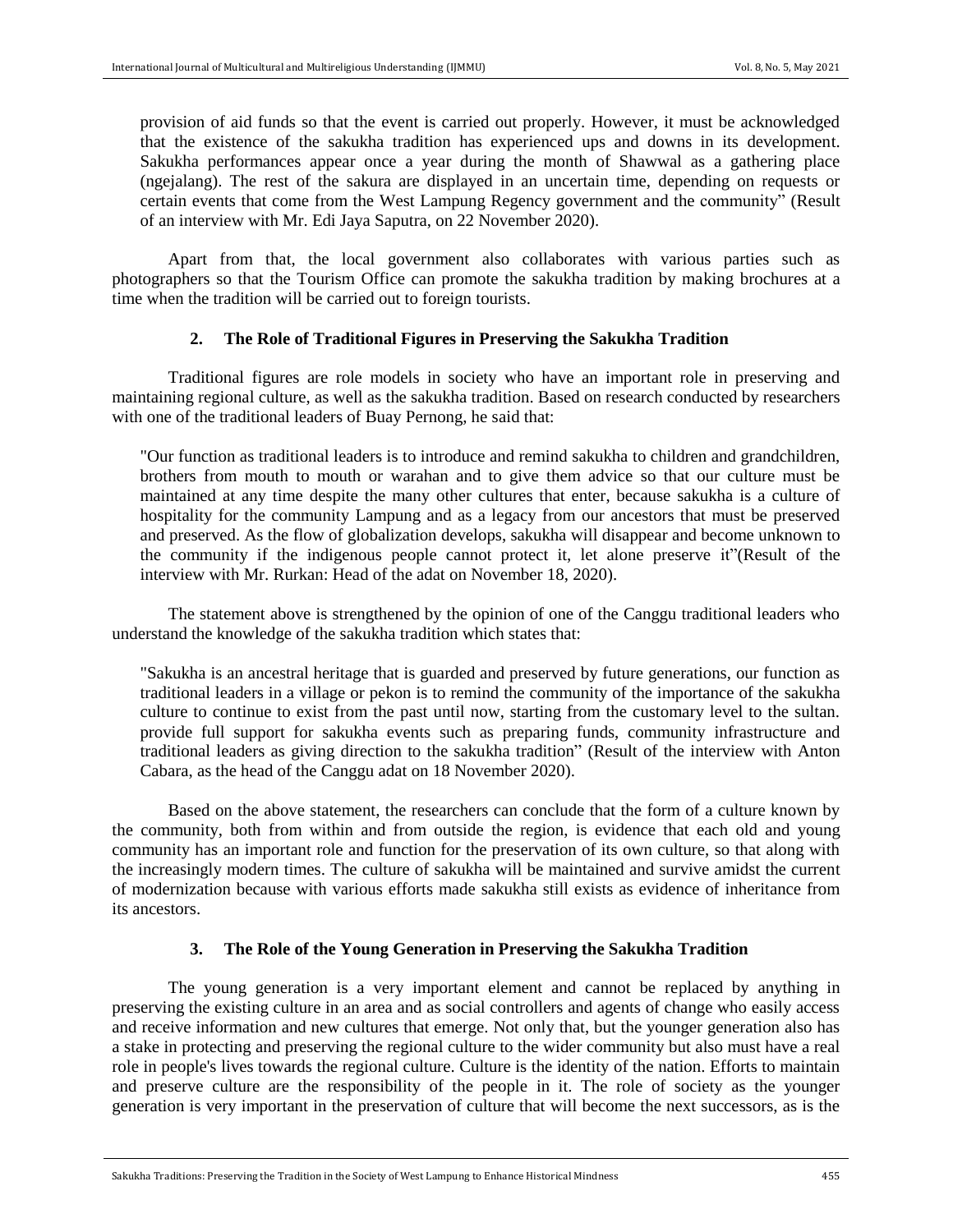case with the Sakukha tradition. The above statement was emphasized by one of the practitioners of sakukha who stated that:

"As the driving force for the preservation of sakukha, which is a cultural heritage and characteristic of the people of West Lampung, especially the Balik Bukit, Liwa, Batu Brak areas which are always held when welcoming the Eid al-Fitr, which is a form of joyful gratitude after facing the fasting month, but in line with changing times, one way to keep this sakukha known by the people of West Lampung is that at the time of cultural events the sakukha area is always displayed. With increasingly modern technology, we use it to promote this sakukha culture through various social media so that other people get to know the sakukha tradition originating from West Lampung, especially Liwa and its surroundings" (Interview with Berly: Pesakura November 2020).

From the above statement, it can be concluded that the functions and roles in preserving the sakukha, both from the local government, traditional leaders, and the younger generation in Buay Pernong Pekon Balak, have their respective roles in maintaining and preserving the Sakukha tradition. This is what makes the Sakukha tradition still exist today. The modernization era can affect the development of science and technology which plays an important role in influencing people's lives both in cities and in villages, therefore as a young generation, it must be active, innovative, and creative in introducing local culture with the social media used today to introduce traditions sakukha.

## *Conclusion*

The existence of the Sakukha Tradition in the Buay Pernong community has existed since ancient times before the arrival of Islam which functions as a ritual event; worship, reject reinforcements, respect, and self and group identity. Then after the entry of Islam, there was a shift in function in terms of belief which was transferred to function as a performance event to strengthen the ties of friendship and gratitude for the Buay Pernong community. Impact The sakukha tradition consists of positive and negative impacts. One of the positive impacts of the sakukha tradition is that traders are benefited economically by the buyers and the community does not have to bother going to the market is looking for family needs, while the negative impact is the large amount of scattered garbage carried by the pesakukha. The role of the West Lampung community in preserving the Sakukha tradition is seen from the point of view of the local government, traditional leaders, and the young generation who are still wise and wise in responding to the entry of new cultures by introducing the sakukha tradition through social media and in collaboration with the parties concerned. The sakukha tradition as an annual event in West Lampung the main reason is to enhancing histocial mindness so that the community still remember about their own history and ancient culture which make them still exist until right now as a Saibatin Community.

### *Reference*

*\_\_\_\_\_\_\_\_. Adat Kepaksaian Pernong (Sekala Bekhak Menjawab Sejarah).* Bandar Lampung: PT Masa Kini Mandiri

Anton Cabara, S.E,M.M. Kepala adat canggu: Hasil Wawancara Di Pekon Canggu Kabupaten Lampung Barat. Tanggal 18 November 2020.

Basran, Mustaan, dkk. (2018). *Kerajaan* 

Berly. Pesakura: Hasil wawancara via handphone. 19 November 2020

Christeward Alus. 2014. Peran Lembaga Adat Dalam Pelestarian Kearifan Lokal Suku Sahu Di Desa Balisoan Kecamatan Sahu Kabupaten Halmahera Barat. *Jurnal Acta Diurna.* Vol. III (4).

Daud, Safari. dkk. (2012). *Sejarah Kesultanan Paksi Pak Sekala Brak.* Jakarta: Puslitbang Lektur dan Khazanah Keagamaan,